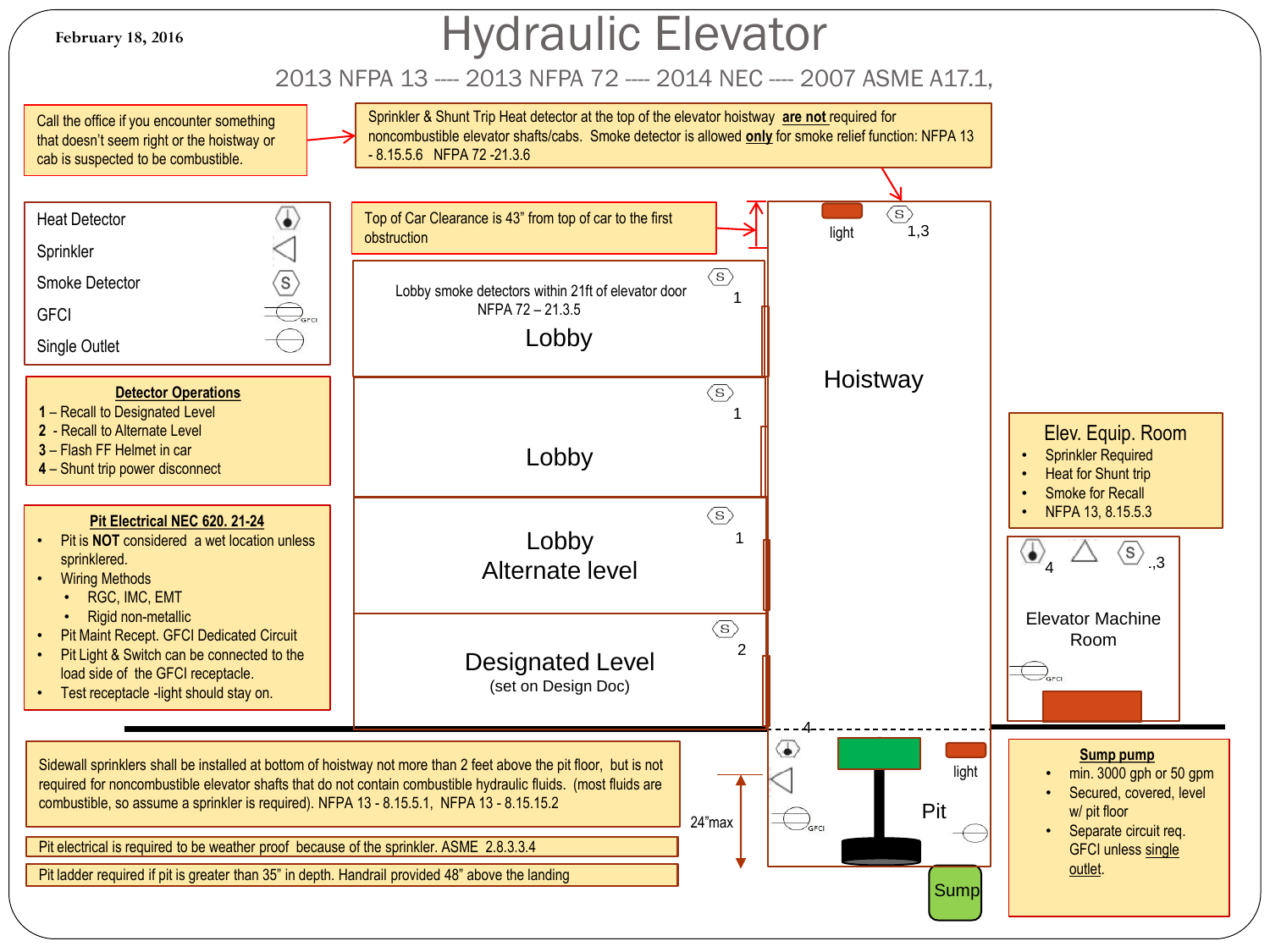#### **February 18, 2016**

## Traction Elevator

2013 NFPA 13 ---- 2013 NFPA 72 ---- 2014 NEC ---- 2007 ASME A17.1,

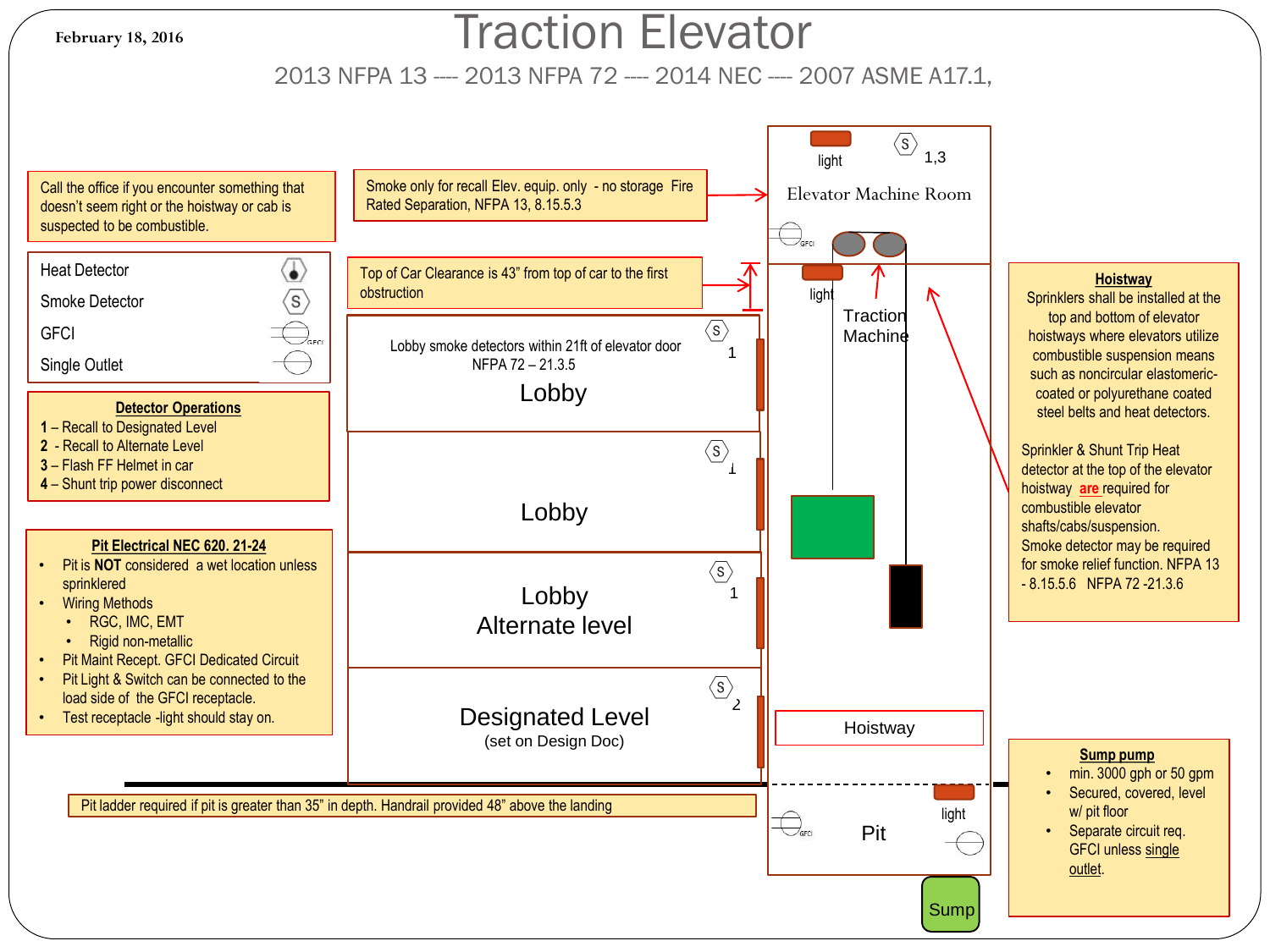**February 18, 2016**

## Machine Room - Less Elevator

2013 NFPA 13 ---- 2013 NFPA 72 ---- 2014 NEC ---- 2007 ASME A17.1